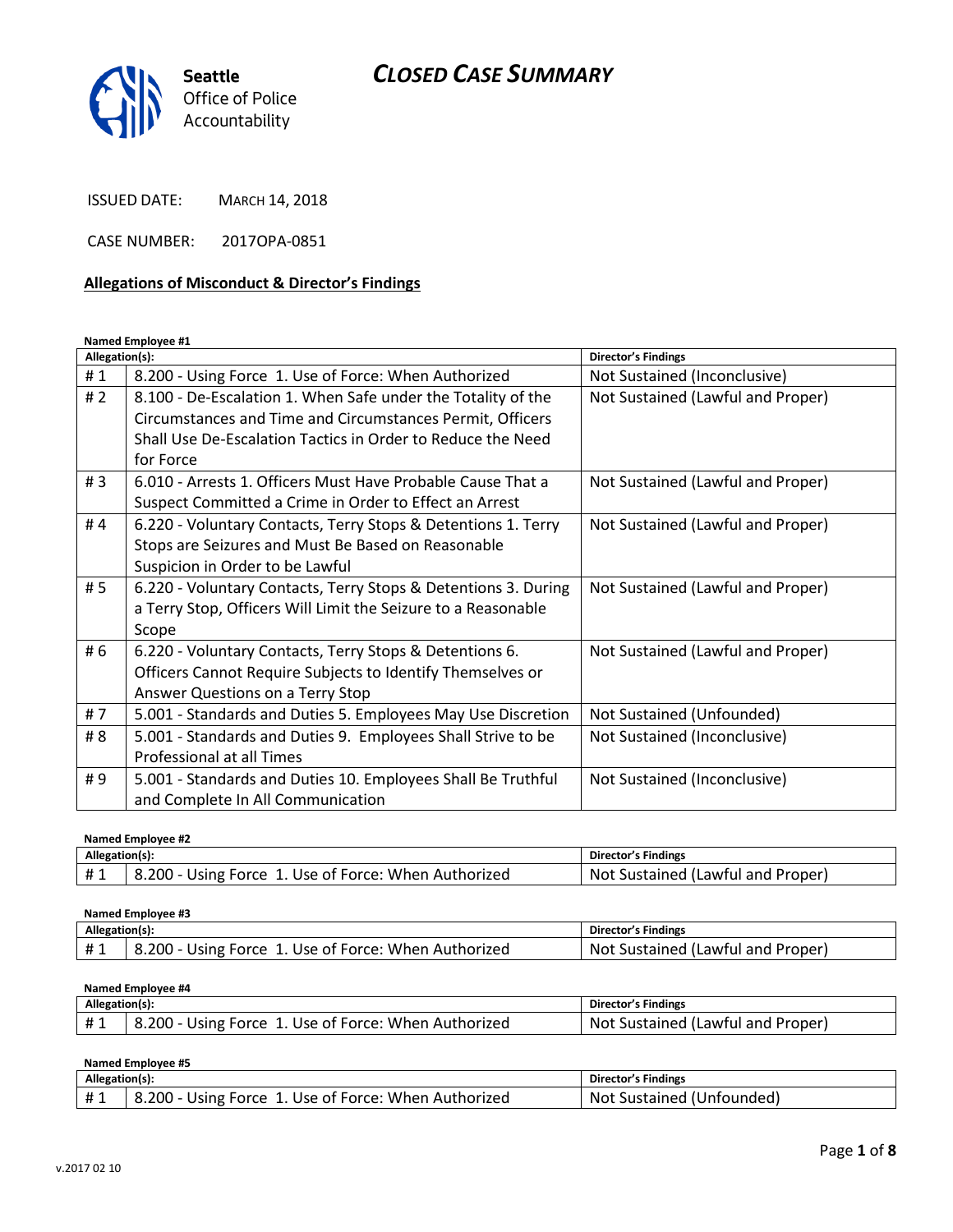

OPA CASE NUMBER: 2017OPA-0851

| Named Employee #6 |                                                      |                           |
|-------------------|------------------------------------------------------|---------------------------|
| Allegation(s):    |                                                      | Director's Findings       |
| #1                | 8.200 - Using Force 1. Use of Force: When Authorized | Not Sustained (Unfounded) |

## *This Closed Case Summary (CCS) represents the opinion of the OPA Director regarding the misconduct alleged and therefore sections are written in the first person.*

#### **EXECUTIVE SUMMARY:**

The Named Employees were all alleged to have used excessive force against the subject during his arrest for trespass. Additionally, Named Employee #1 was alleged to have engaged in other potential misconduct concerning: the detention and arrest of the subject; the purported failure to de-escalate; the potential failure to exercise discretion and the lack of professionalism; and possible dishonesty based on a statement that was purportedly overhead by the subject while he was being held in the precinct.

#### **STATEMENT OF FACTS:**

The interaction between the Named Employees and the subject, as well as the force used against him, was largely captured by video.

The Named Employees contacted the subject and other individuals in an alley behind a building. Initially, the officers were primarily interacting with another person, who had been reportedly hitting a tree with a stick, but the subject, based on Named Employee #1's (NE#1) recounting, began yelling and distracting that individual with insults. NE#1 recalled that, at one point, the individual they were speaking with asked if the officers could "shut up" the subject. NE#1 stated that they could not and that the subject had a right to talk. However, this individual began to grow more agitated. This prevented the officers from conducting their investigation.

NE#1 noted that due to SPD conditions of entry, all of the individuals in the vicinity of the building were trespassing at that time. The officers asked those individuals to leave the off-limits area and all did so except for the subject. The subject remained even after being informed that he was trespassing. The subject argued that he was not trespassing.

NE#1 explained that he again tried to discuss with the subject that he was trespassing and directed the subject as to where he could stand so that he was not trespassing (on the other side of the property line). Ultimately, NE#1 followed the subject until he walked to an area where he was no longer trespassing. NE#1 believed that their interaction was over at that time. However, the subject turned around and walked back towards the area he was told to leave, stating that he needed to get his belongings. The subject leaned over as if pick something up and walked towards NE#1 pantomiming as if he was holding something in his hand. Even though he was holding nothing, he asked NE#1 if he could hold his property. At that point, NE#1 asked the subject for his identification and initiated a detention.

The subject, instead of providing his identification, tried to walk past NE#1. When he did so, NE#1 grabbed his right shoulder and right arm to prevent the subject from doing so. The subject then pushed NE#1 to try to get by him. At this point, Named Employee #2 (NE#2), Named Employee #3 (NE#3), and Named Employee #4 (NE#4) assisted NE#1 in controlling the subject's person. The officers collectively took the subject down to the ground where he was handcuffed. NE#1 recounted holding onto the subject's wrist and then taking his leg out in order to get him to the ground. NE#1 told OPA that, at one point, he held the subject's shoulder. NE#2 stated that he had the subject in a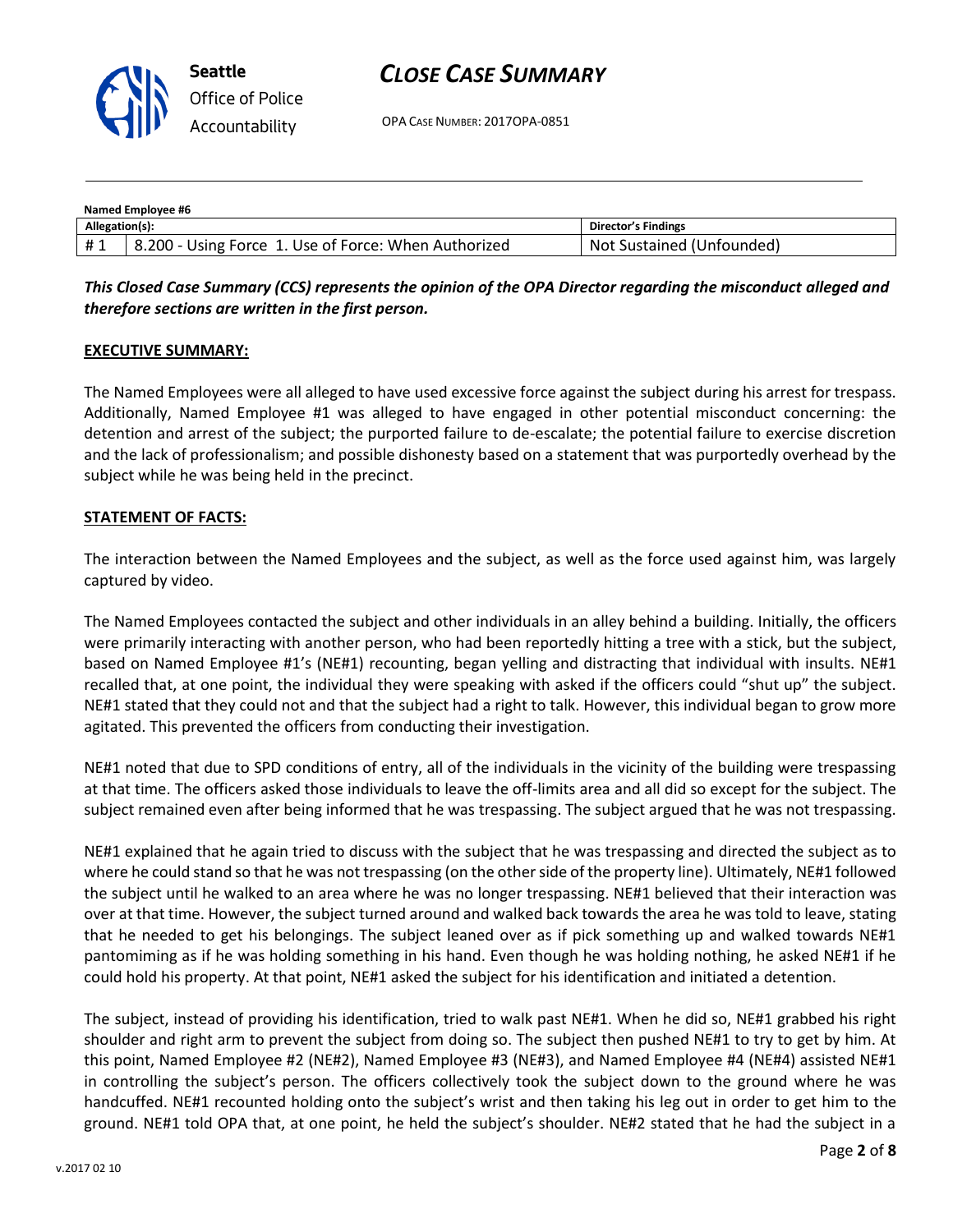

OPA CASE NUMBER: 2017OPA-0851

body hold and head wrap during the takedown. NE#3 stated that he also assisted with the takedown and, when the subject was on the ground, NE#3 reported that he placed his knee on the subject's back in order to prevent him from moving around or getting up. NE#4 stated that he only used force when the subject was on the ground and he took hold of the subject's hand and helped handcuff him. None other officers reported using force. At the time force was used against him, the subject claimed that NE#1 had grabbed his throat. NE#1 denied doing so.

The subject was transported to the precinct. While at the precinct, the subject claimed that he overheard a conversation between NE#1 and another officer during which NE#1 was asked whether he had choked the subject and NE#1 said that he did. The subject reported that the other officer stated "good job" and began laughing with NE#1.

Due to the allegation that NE#1 had choked the subject, this matter was investigated by the Department's Force Investigation Team (FIT). FIT conducted a comprehensive investigation, including interviewing the involved and witness officers and other civilian witnesses. FIT referred the allegation concerning the choking to OPA and this investigation was initiated.

## **ANALYSIS AND CONCLUSIONS:**

### **Named Employee #1 - Allegation #1** *8.200 - Using Force 1. Use of Force: When Authorized*

The subject alleged that NE#1 used excessive force against him. The gravamen of the subject's allegation against NE#1 was that NE#1 grabbed his throat. NE#1 reported using force to stop the subject from walking away and then force to take the subject to the ground and to handcuff him. NE#1 denied grabbing the subject's throat. None of the other Named Employees reported witnessing NE#1 grab the subject's throat. Moreover, while one civilian witness recalled that the subject complained that his throat was grabbed, from OPA's review, no civilian witness recounted observing NE#1 grab the subject's throat.

With regard to the force that NE#1 reported using, I find that it was reasonable, necessary, and proportional. At the time the force was used, NE#1 had probable cause to arrest the subject for trespass. Moreover, when he tried to do so, the subject resisted those attempts and made physical contact with NE#1. As such, at that time, it was reasonable to use force to stop the subject from making any further contact with NE#1 and to place the subject into custody. The takedown was further necessary to achieve the lawful goal of effectuating the arrest. Based on the circumstances of this case, I do not believe that NE#1 thought that there was any other reasonable alternative to that force. Lastly, I find that the force reported by NE#1 was proportional to the subject's resistance and the fact that the subject had just made physical contact with NE#1.

Were the force reported by NE#1 the only force alleged, I would have recommended that this allegation be Not Sustained – Lawful and Proper. However, as discussed above, the subject also complained that NE#1 grabbed his throat and choked him. Had NE#1 done so, that force would have been out of policy under these circumstances. I note that not only did NE#1 deny doing so, but that no other witness reported viewing such actions. That being said, at the time that force was used by NE#1, the subject complained of his throat being grabbed by NE#1 and he consistently reiterated this allegation, identifying NE#1 as the perpetrator. Unfortunately, the video of the force and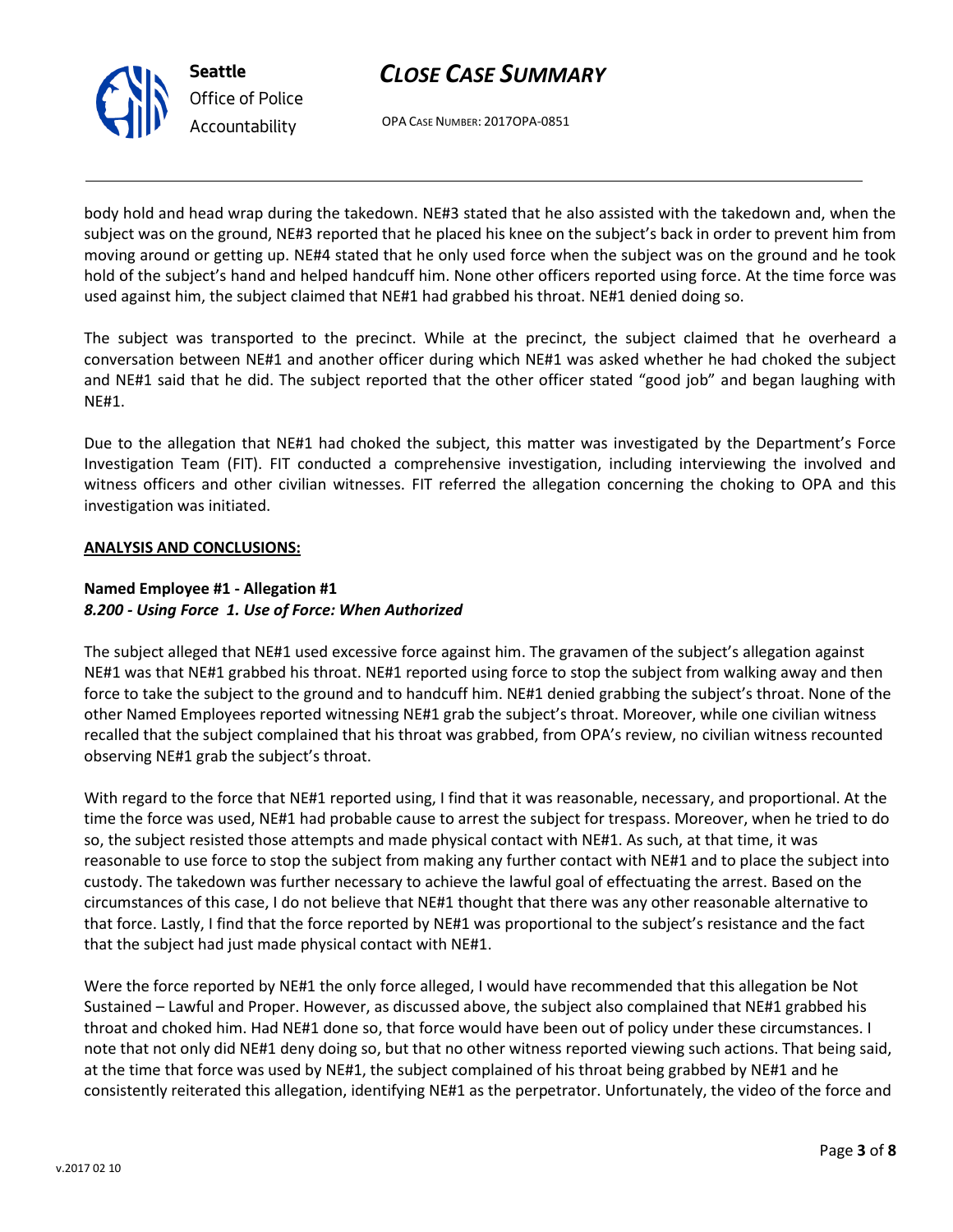

OPA CASE NUMBER: 2017OPA-0851

particularly the instant of when NE#1 was alleged to have choked the subject is of low evidentiary value and does not clearly show what exactly happened.

As such, and considering that I cannot conclusively determine that NE#1 did not grab the subject's throat, I recommend that this allegation be Not Sustained – Inconclusive.

Recommended Finding: **Not Sustained (Inconclusive)**

#### **Named Employee #1 - Allegation #2** *8.100 - De-Escalation 1. When Safe under the Totality of the Circumstances and Time and Circumstances Permit, Officers Shall Use De-Escalation Tactics in Order to Reduce the Need for Force*

"De-escalation tactics and techniques are actions used by officers, when safe and without compromising law enforcement priorities, that seek to minimize the likelihood of the need to use force during an incident and increase the likelihood of voluntary compliance." (SPD Policy 8.100-POL-1.)

The policy further instructs that: "When safe and feasible under the totality of circumstances, officers shall attempt to slow down or stabilize the situation so that more time, options and resources are available for incident resolution." (*Id*.) Officers are also required, "when time and circumstances permit," to "consider whether a subject's lack of compliance is a deliberate attempt to resist or an inability to comply based on factors" such as "mental impairment…drug interaction…[and/or] behavioral crisis." (*Id*.)

Here, I find that NE#1 properly de-escalated this incident prior to using force. At the outset of the incident, NE#1 tried to speak to the individuals who were trespassing and directed them to leave the area. While nearly all of them left, the subject did not. NE#1 tried to reason with the subject, but the subject was extremely difficult. Notably, during his interview concerning this matter, the subject admitted trying to give NE#1 a "hard time." Once the subject came back to the scene and was again trespassing, NE#1 told him that he was no longer free to go. When the subject tried to then leave and pushed past NE#1, de-escalation was no longer feasible and it was appropriate to use force to place the subject under arrest.

For these reasons, I recommend that this allegation be Not Sustained – Lawful and Proper.

## Recommended Finding: **Not Sustained (Lawful and Proper)**

#### **Named Employee #1 - Allegation #3**

## *6.010 - Arrests 1. Officers Must Have Probable Cause That a Suspect Committed a Crime in Order to Effect an Arrest*

Under SPD policy, as well as under the law, arrests must be supported by probable cause. Here, it cannot be disputed that the subject was in a location that he was not legally permitted to be in and, thus, he was trespassing. Not only was this established by the video evidence, but the subject, himself, admitted doing so.

At the time that NE#1 first observed the subject in the off-limits location, he had probable cause to arrest the subject, in his discretion, for trespassing. He chose not to do so and, instead, instructed the subject to leave that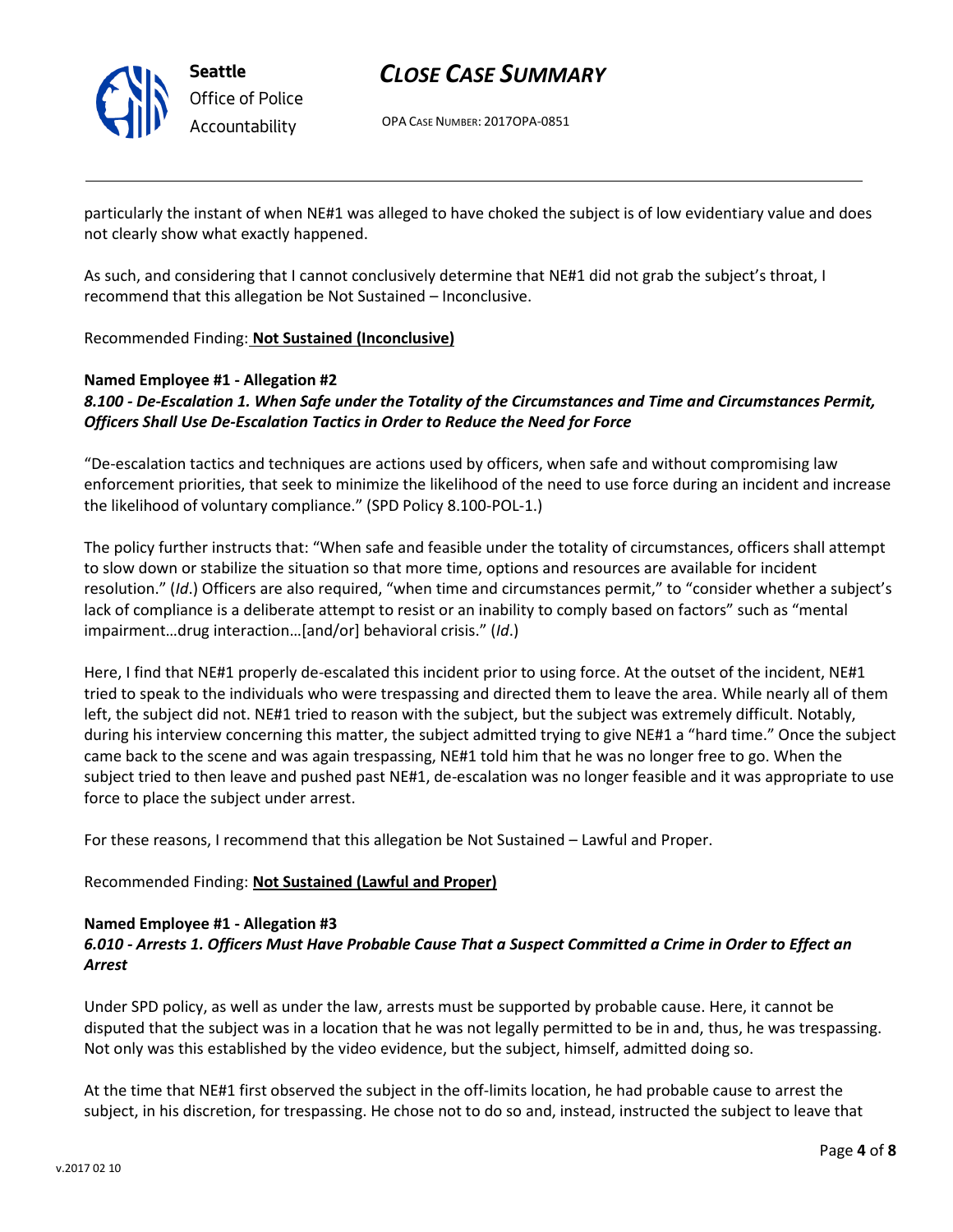

OPA CASE NUMBER: 2017OPA-0851

area. When the subject returned, that same probable cause existed to arrest him. As such, the arrest of the subject was legally justified.

For these reasons, I recommend that this allegation be Not Sustained – Lawful and Proper.

## Recommended Finding: **Not Sustained (Lawful and Proper)**

#### **Named Employee #1 - Allegations #4** *6.220 - Voluntary Contacts, Terry Stops & Detentions 1. Terry Stops are Seizures and Must Be Based on Reasonable Suspicion in Order to be Lawful*

Terry stops must be suported by reasonable suspicion to be permissible under SPD policy and the law. As discussed above, even at the time of the initial contact with the subject, NE#1 had probable cause to arrest him for trespass. This probable cause was mantained, if not strengthened, after the subject was told to leave, did so, and then returned to the off-limits area. Given that NE#1 had probable cause, he indisputably also had reasonable suspicion, which is a lower standard. Accordingly, any detention of the subject was justified.

As such, I recommend that this allegation be Not Sustained – Lawful and Proper.

#### Recommended Finding: **Not Sustained (Lawful and Proper)**

#### **Named Employee #1 - Allegation #5**

## *6.220 - Voluntary Contacts, Terry Stops & Detentions 3. During a Terry Stop, Officers Will Limit the Seizure to a Reasonable Scope*

Again, as discussed in the context of Allegations #3 and #4, there was probable cause to arrest the subject for trespass. Accordingly, the officers were not required to comply with this section of the policy and to limit the seizure to a reasonable scope. Instead, they were permitted to arrest the subject and fully seize his person.

As such, I find that this allegation is Not Sustained – Lawful and Proper.

#### Recommended Finding: **Not Sustained (Lawful and Proper)**

#### **Named Employee #1 - Allegation #6**

## *6.220 - Voluntary Contacts, Terry Stops & Detentions 6. Officers Cannot Require Subjects to Identify Themselves or Answer Questions on a Terry Stop*

Similar to my analysis above, given that NE#1 had probable cause to arrest the subject and did, in fact, place him under arrest, he was permitted to require the subject to identify himself. Accordingly, I find that NE#1 acted in compliance with this policy and recommend that this allegation be Not Sustained – Lawful and Proper.

#### Recommended Finding: **Not Sustained (Lawful and Proper) Error! Reference source not found.**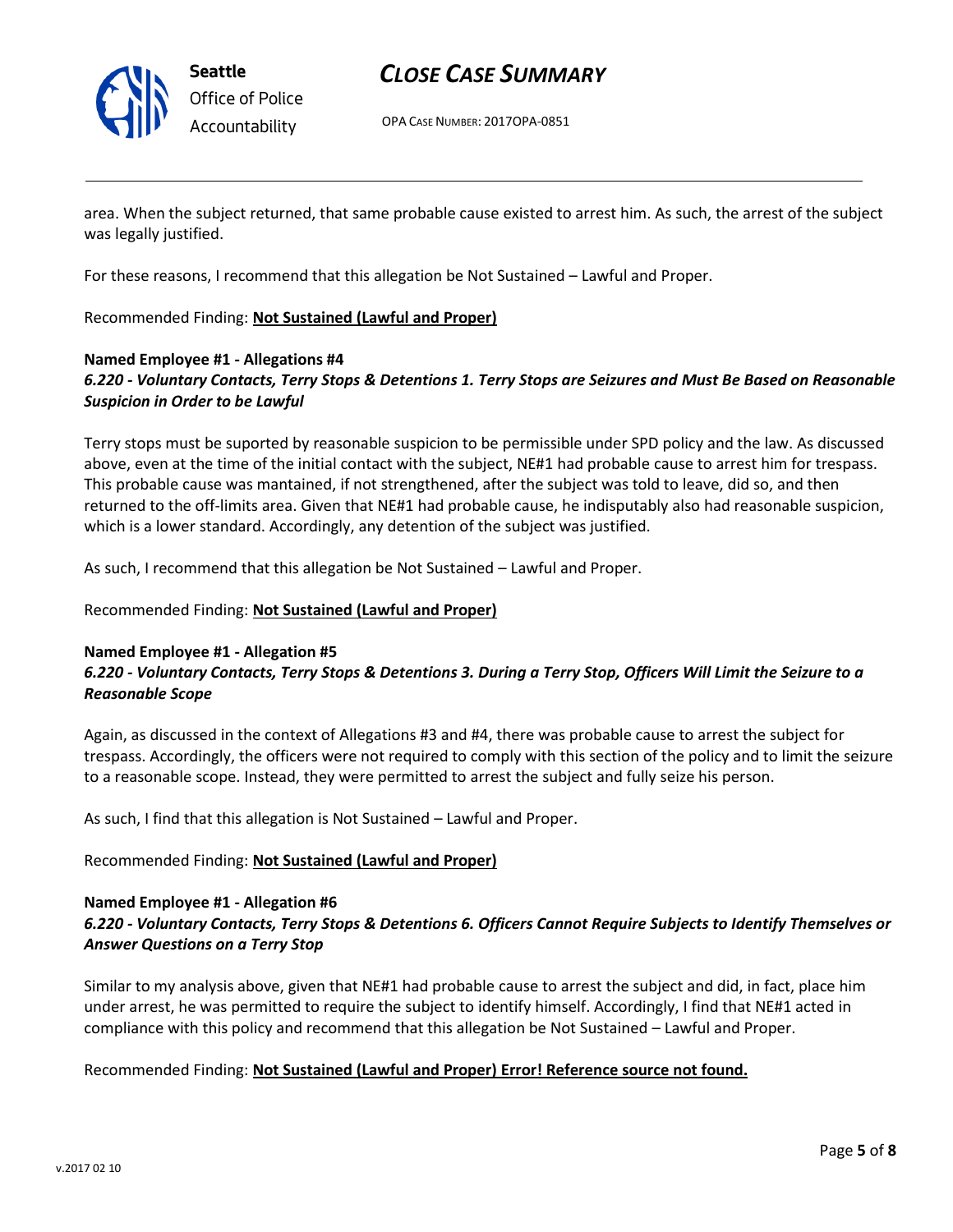



OPA CASE NUMBER: 2017OPA-0851

## **Named Employee #1 - Allegations #7** *5.001 - Standards and Duties 5. Employees May Use Discretion*

SPD Policy 5.001-POL-5 states that: "Employees are authorized and expected to use discretion in a reasonable manner consistent with the mission of the Department and duties of their office and assignment."

Here, NE#1 made the decision to arrest the subject for trespassing. He did so only after the subject left and then returned to the off-limits area after being told not to do so. Moreover, this was the case even though NE#1 had the legal authority to arrest the subject at the outset. I find that NE#1 had probable cause to arrest the subject and his decision to do so, and to use force when the subject resisted this law enforcement action, was not an abuse of his discretion. Accordingly, I recommend that this allegation be Not Sustained – Unfounded.

## Recommended Finding: **Not Sustained (Unfounded)**

### **Named Employee #1 - Allegations #8** *5.001 - Standards and Duties 9. Employees Shall Strive to be Professional at all Times*

It was alleged that NE#1 was unprofessional in his interactions with the subject. Specifically, the subject claimed that NE#1 and other officers laughed at him. The subject further claimed that, at one point, an unidentified officer asked NE#1 if he had choked the subject and NE#1 stated that he had. The other officer was alleged to have said: "good job." The subject recounted that both NE#1 and the other officer then laughed about it.

NE#1 generally denied laughing at or demeaning the subject during their interaction. With regard to the conversation concerning the choking described by the subject, NE#1 stated that he did not recall engaging in such a conversation. He stated that, if he had done so, it would have been "extreme sarcasm."

SPD Policy 5.001-POL-9 requires that SPD employees "strive to be professional at all times." The policy further instructs that "employees may not engage in behavior that undermines public trust in the Department, the officer, or other officers." (SPD Policy 5.001-POL-9.)

If it could be proved that NE#1 and the unknown officer engaged in a conversation during which they discussed choking the subject, I would have recommended that this allegation be Sustained. This would have been the case regardless of whether these statements were sarcastic or were made in jest. However, given the fact that there is no video or audio evidence memorializing this conversation and no other identified witnesses who heard the alleged statements, I am left with a dispute of fact between the parties on this matter. As such, I recommend that this allegation be Not Sustained – Inconclusive.

As referenced by the FIT Captain in his review, I note that, at one point, NE#1 stated to the individual who had been hitting a tree with a stick if he was "from the United States of America where we don't break other people's property." I agree with the FIT Captain that this statement easily could have been viewed as insensitive and unprofessional, even if NE#1 did not mean it to be offensive. I counsel NE#1 to be more careful with his word choices in the future, but do not think that this statement warrants a Sustained finding.

## Recommended Finding: **Not Sustained (Inconclusive)**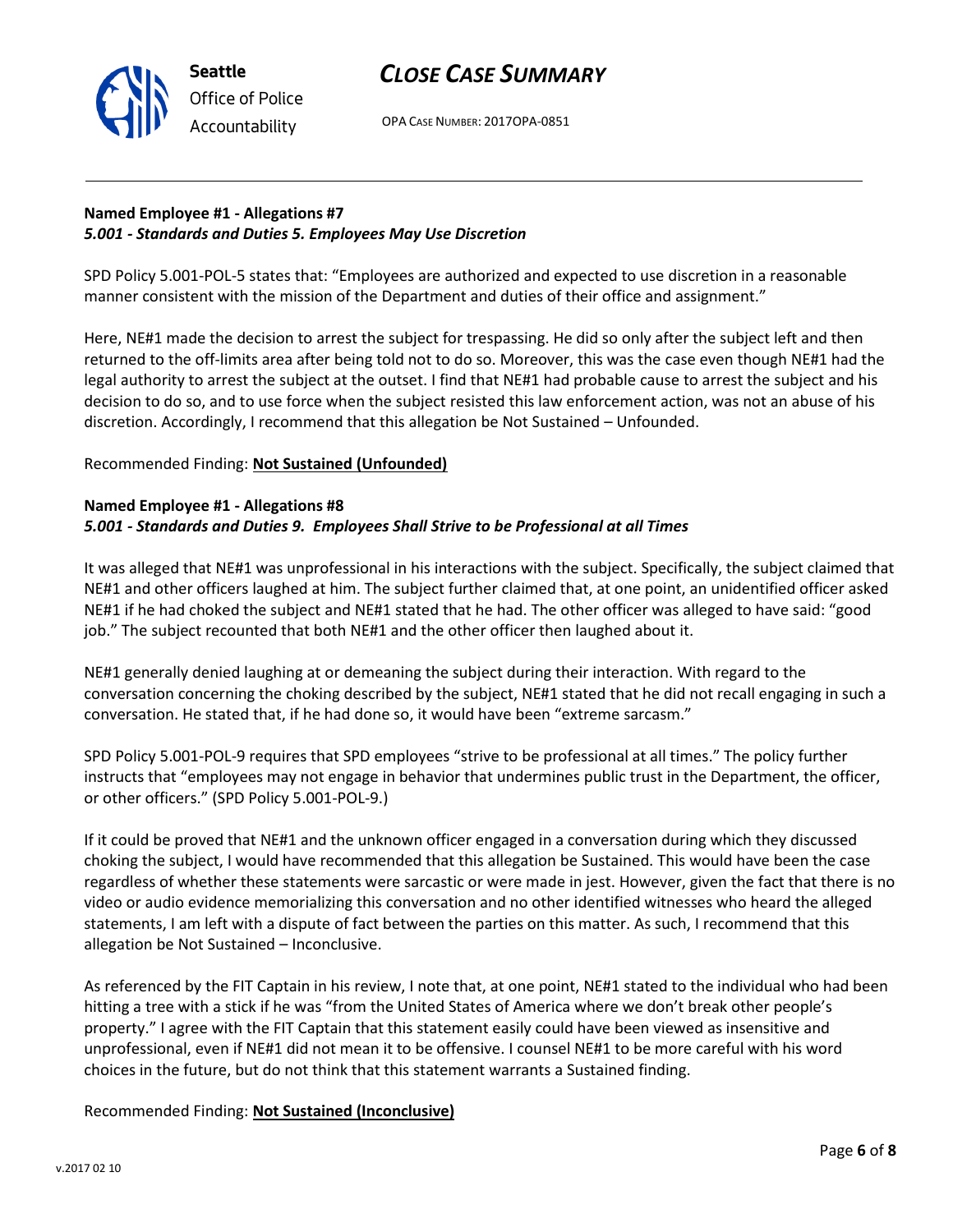

OPA CASE NUMBER: 2017OPA-0851

#### **Named Employee #1 - Allegations #9** *5.001 - Standards and Duties 10. Employees Shall Be Truthful and Complete In All Communication*

SPD Policy 5001-POL-10 requires that SPD employees be truthful and complete in all communications.

This allegation was classified here based on the fact that, if NE#1 admitted to another officer that he choked the subject, this statement would have been materially contrary to both his FIT interview and use of force statement. As such, it could have constituted dishonesty in violation of policy.

As explained above, however, I cannot conclusively prove or disprove whether NE#1 made this statement. Moreover, even if he did make this statement, I cannot know whether it was a serious assertion or, as NE#1 posited, a possible sarcastic comment. For these reasons, I recommend that this allegation be Not Sustained – Inconclusive.

## Recommended Finding: **Not Sustained (Inconclusive)**

## **Named Employee #2 - Allegation #1** *8.200 - Using Force 1. Use of Force: When Authorized*

When interviewed by OPA (see Case Summary), the subject alleged that he was making a complaint of excessive force against all of the Named Employees, not just NE#1.

As discussed above, NE#2 and NE#3 used force to assist NE#1 in preventing the subject from walking away, taking him down to the ground, and getting him handcuffed. NE#2 stated that he had the subject in a body hold and head wrap during the takedown. NE#3 stated that he also assisted with the takedown and, when the subject was on the ground, NE#3 reported that he placed his knee on the subject's back in order to prevent him from moving around or getting up. NE#4 used force when the subject was already on the ground and simply described grabbing the subject's hand in order to assist putting handcuffs on him.

With regard to the force that these officers reported using, I find that it was reasonable, necessary, and proportional. At the time the force was used, these officers had probable cause to arrest the subject for trespass. Moreover, during the arrest, the subject resisted those attempts and made physical contact with NE#1. As such, at that time, it was reasonable to use force to stop the subject from making any further contact with NE#1 and to place the subject into custody. The takedown was further necessary to achieve the lawful goal of effectuating the arrest. I do not find it unreasonable that NE#2 grabbed the subject's body and controlled his head. As his Field Training Officer noted, this was consistent with training. Moreover, I do not find it unreasonable that, after the takedown, NE#3 placed his body weight on the subject's upper back via his knee. This is also a trained technique when handcuffing a resistant subject in the prone position. Based on the circumstances of this case, I do not believe that these officers thought that there was any other reasonable alternative to the force used. Lastly, I find that the force used by these officers was proportional to the subject's resistance and the fact that the subject had just made physical contact with NE#1. Notably, none of these officers struck the subject or used anything other than low level force on him.

For these reasons, I recommend that this allegation be Not Sustained – Lawful and Proper as against NE#2, NE#3, and NE#4.